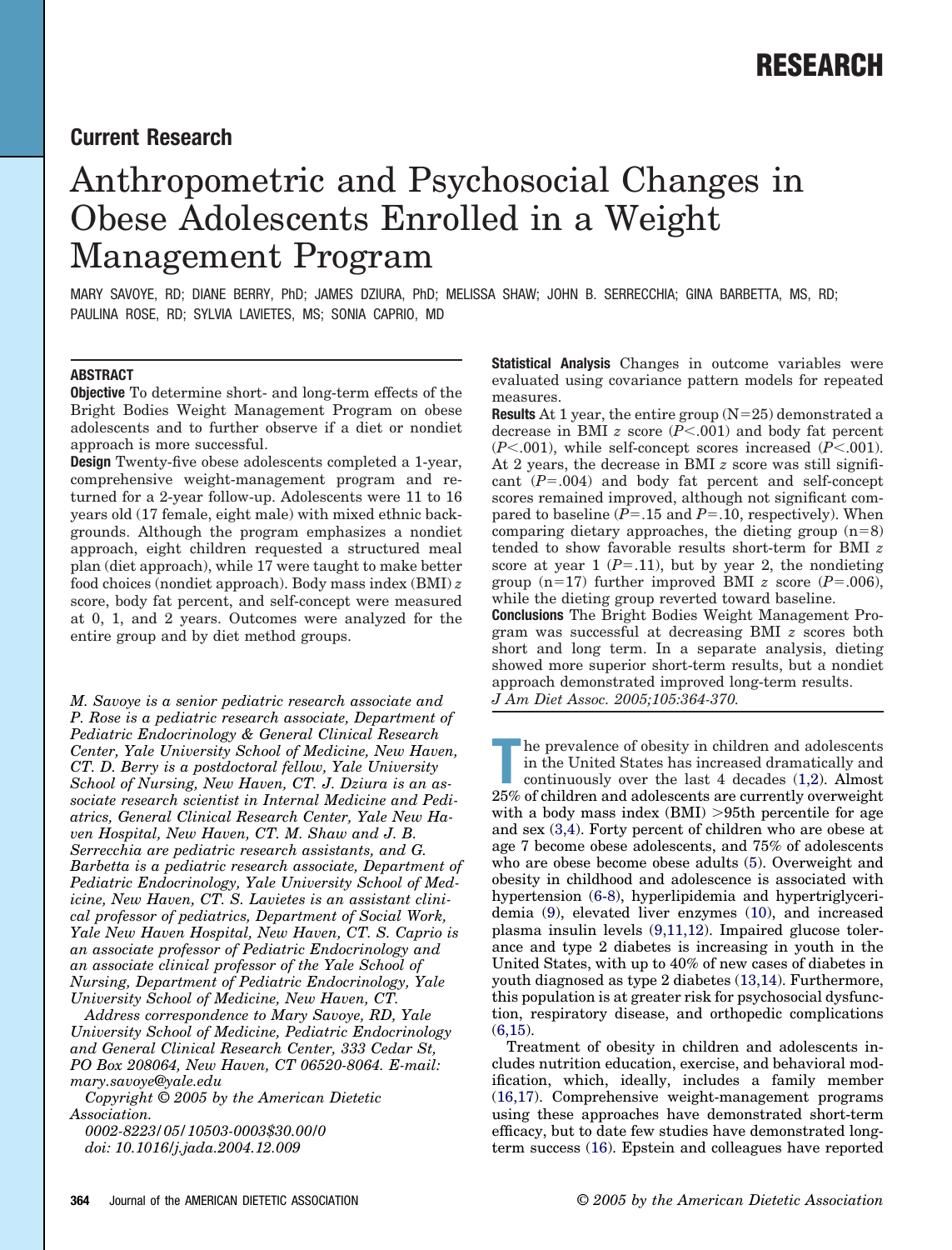on long-term reductions in obesity in preschool children and preadolescents using the traffic-light diet in a comprehensive treatment modality [\(18\)](#page-6-0). However, research in adolescent obesity treatment is less frequently examined and published long-term success in adolescent weight management is lacking [\(19\)](#page-6-0). Consequently, there is little known about which dietary methods are successful in achieving weight loss and maintenance in obese adolescents.

Dieting is thought to be ineffective and harmful, and there are longstanding beliefs that it may cause obesity [\(20\)](#page-6-0). Several studies reported that use of standard meal plans during the reducing phase of weight loss programs had short-term efficacy [\(20-23\)](#page-6-0). Using a structured meal plan with children and adolescents may have adverse effects on self-esteem and constitute risk behaviors for development of obesity by encouraging denial of hunger cues, discontinuation of eating while still hungry, and skipping meals [\(24-26\)](#page-6-0). Furthermore, dieting may result in eating binges once food is available and in psychological manifestations, such as food preoccupation [\(27\)](#page-6-0). Conversely, a nonrestrictive approach better preserves lean tissue in obese adolescents [\(28\)](#page-6-0), a factor closely associated with basal metabolic rate. This more liberal method is also reported to be better tolerated and, therefore, more realistic for long-term weight management [\(28\)](#page-6-0). Although scant scientific data such as this currently exist to support a nondieting approach for weight management in obese adolescents, a nondieting approach of an educational process that involves learning better food choices and moderate portion sizes may prove to be more beneficial long-term. Thus, the major aims of this study were to (a) determine the long-term effectiveness of the Bright Bodies Weight Management Program and (b) examine whether a relationship exists between type of diet method utilized and improved short- and long-term anthropometric and psychosocial outcomes in obese adolescents.

## **METHODS**

#### **Setting and Sample**

Subjects were recruited from the pediatric weight management clinic at Yale New Haven Hospital between September 1999 and September 2000.

The dietitian screened the adolescents to determine if they had a BMI  $\geq$ 95th percentile for age and sex. Other inclusion criteria included any English-speaking youth 11 to 16 years old who assented and whose parent or primary caregiver consented to their participation. Youths were excluded if they had a major health or psychological condition, were concurrently using pharmacological medications for weight management, or were involved in a concurrent weight management program. Each subject identified a family member to participate in the study with him or her, and these included fathers, mothers, and grandparents. The only inclusion criterion for family members was that they were able to speak and read in English and lived with the subject. Thirty-three subjects who met criteria were invited to participate and 33 subjects agreed to do so (no refusals). The study was approved by the Yale University School of Medicine Human Investigation Committee and the General Clinical Research Center Advisory Committee.

#### **Procedures**

Anthropometric and psychosocial data were collected at baseline and at 1- and 2-year follow-up. After the subject completed the initial nutrition education classes using a nondiet approach, a written meal plan was provided if they requested more direction and structure. Ten of the 33 subjects preferred a more structured method and this established the two diet-method subgroups, comparing a diet approach using a structured meal plan (SMP group) with a nondiet approach in which the adolescents were educated to make better food choices (BFC group). Each adolescent's motivation level was assessed by week 2 using a questionnaire (scale numbered 1 through 10;  $1 =$ unmotivated and  $10 =$ extremely motivated) from the *Smart Moves Workbook*, a nutrition and behavior modification curriculum currently being developed for overweight children and adolescents.

In an effort to control for variables associated with weight management success, the 10 subjects who requested a structured meal plan were matched for sex and motivational level with 10 who made better food choices.

After year 1, subjects were asked to attend monthly maintenance classes. Twenty-four percent of the subjects  $(n=8)$  dropped out of the study between years 1 and 2 (between months 17 and 20). Six subjects (within the BFC group) moved and left no forwarding address and despite mailing two letters to their old addresses, there was no reply. Two of the subjects (within the SMP group) reported that they "gained all of their weight back and felt too embarrassed to return."

#### **Weight Management Program**

The Bright Bodies Weight Management Program included nutrition education, exercise, and behavioral modification. Each week adolescents attended two 30-minute exercise sessions and one 45-minute nutrition or behavior modification class with adolescents of a similar age group. There were four levels (each 12 weeks)—Beginner, Intermediate I, Intermediate II, and Advanced—which each adolescent completed. After 1 year, maintenance classes were offered monthly and were support-group style. Normally, maintenance is suggested when the member reaches a healthful weight that he or she decides on with the help of a dietitian or physician. This may involve 2 or more years of active participation in the program before maintenance is started, because many of the adolescents we help are quite overweight. For purposes of this study, however, we stopped active participation after 1 year and asked the children to return monthly to mimic a maintenance phase of the program.

#### **Nutrition Education Component**

The nutrition curriculum used a nondiet, better food choices approach, and was provided for 45 minutes weekly by a registered dietitian for six of the 12-week sessions. Parents or primary caregivers attended the nutrition education classes with their adolescents. Classes began in a support-group style in which members discussed upcoming challenges with peers who assisted in problem-solving. The nondiet, better food choices approach included education regarding low-fat, nutrient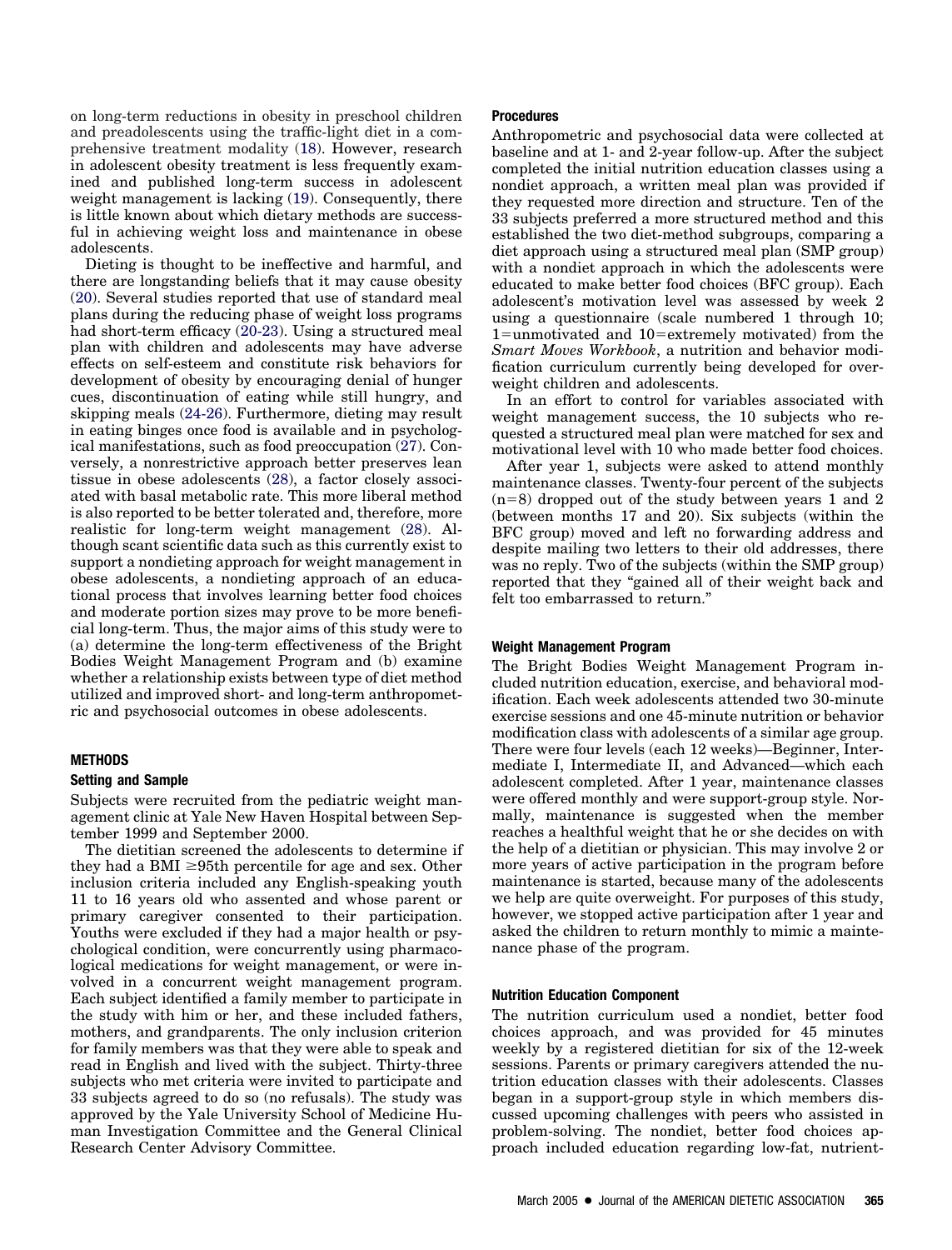dense food choices, moderate portion sizes, and hunger and fullness. Nutrition education classes included label reading, balancing meals, portion sizes, making better food choices, recipe modification, and healthful snacks. The *Smart Moves Workbook* provided a foundation for all class topics.

After the adolescents completed 36 weeks and were at the advanced level, they were encouraged to pair with other members to mentor and support their peers. Thirty of the 33 (91%) subjects participated in the mentorship. Most adolescents (84%) chose to help children in the 8-to 10-year-old group (younger children were not part of the study). Adolescents provided their "buddy" with their home phone number and met with them briefly once per week for 12 weeks and then monthly at their own maintenance visit.

## **Diet Method Subgroups**

**Structured Meal Plan.** A written meal plan of appropriate caloric level was provided after the initial nutrition education classes were completed if requested by caregiver and adolescent. *The American Diabetes Association and American Dietetic Association Exchange Lists for Meal Planning* [\(29\)](#page-6-0) was used by the dietitian as a foundation to develop a simplified plan. Ten adolescents participated in the structured meal plan group. To demonstrate compliance and comprehension of the meal plan, the SMP group filled out simplified food intake sheets three times weekly (2 weekdays, 1 weekend day), which involved checking off the food group/serving used per meal, and returned the sheets to the dietitian each week. Sheets were scored 0, 1, or 2 and then averaged  $(0=poor$  compliance, 2=high compliance). The dietitian met with the adolescent and caregiver when poor compliance occurred, to be sure there was no confusion regarding the meal plan. Average score of each SMP adolescent was greater than 1. No formal data analysis of individual nutrients was performed.

**Better Food Choices.** In contrast, adolescents who did not utilize a structured meal plan comprised the BFC group  $(n=23)$ . These adolescents continued with a nondiet approach, which is the philosophy of the Bright Bodies program.

#### **Exercise Component**

Exercise sessions were 2 days a week for 30 minutes with an exercise physiologist. Adolescents exercised with peers of similar age; parents did not exercise. A ratio of one exercise physiologist was maintained for every six adolescents. Adolescents chose the form of exercise they felt most comfortable engaging in (cardiovascular equipment or dance routines). Equipment included stationary bicycles, treadmills, rowing machines, Biodex ergometers (Biodex, Shirley, NY), and stair-steppers. All sessions included a 5-minute warm-up and cool-down. A Polar heart rate monitor (Polar USA, Dartmouth, MA) was worn consistently, which was targeted at 65% to 80% of their estimated maximum heart rate. The Borg's Perceived Exertion Chart [\(30\)](#page-6-0) was used to monitor exertion. Adolescents were encouraged to exercise 3 additional days at home per week and decrease sedentary behaviors.

#### **Behavioral Modification Component**

The behavioral modification curriculum used a problemsolving approach and was provided for 45 minutes weekly by a dietitian or social worker for six of the 12-week sessions. Adolescents attended these classes without their parents or caregivers so that they felt free to participate in straightforward discussion. Parents/caregivers attended their own classes offered by a nurse practitioner when their adolescents were in the behavioral modification classes, which provided an opportunity for them to discuss challenges regarding working with their adolescents in making healthful behavior change and to learn parent modeling.

The goals of the behavioral modification component were to help the adolescents replace negative behaviors with positive, healthful behaviors, while improving overall self-image. The dietitian or social worker taught selfmonitoring, stimulus control, cognitive behavioral strategies, stress management, and contingency management (self and class rewards) using corresponding topics found in the *Smart Moves Workbook*.

## **ANTHROPOMETRIC MEASUREMENT**

## **BMI and BMI** *z* **Score**

Adolescents were weighed weekly or every other week, depending on their preference. Parents were encouraged to be weighed as well, to further promote a family approach. A stadiometer, calibrated in 1⁄8-cm intervals, was used to determine height. Weight was measured in socks with no shoes in kilograms to the nearest tenth using a Detecto Scale (model CN20, Detecto, a division of Cardinal Scale Manufacturing Co, Webb City, MO), zeroed and calibrated before each weight. BMI was calculated as kg/m<sup>2</sup> [\(31\)](#page-6-0). BMI  $z$  scores, which reflect the standard deviation score for the age- and sex-appropriate BMI distribution, were calculated as well [\(31\)](#page-6-0). The adolescent's last weekly weight at the end of year 1 was used to calculate the mean BMI/BMI *z* score, while their last monthly weight was used for mean calculations at the end of year 2.

#### **Body Fat Percentage**

The Tanita Body Fat Analyzer (TBF 300, Tanita Corporation of America, Inc, Arlington Heights, IL) determined the percent body fat of each adolescent and tracked their progress. The Tanita uses a leg-to-leg bioelectrical impedance method to estimate body fat percentage, and has been found to have a high correlation  $(r=0.89, P<.001)$ with dual-energy x-ray absorptiometry in children  $(32)$ . Body fat percentages were obtained monthly. One-year mean body fat percentages were derived from values obtained from the last month of the active program (month 12) and 2-year mean calculations were derived from the values obtained at the last month of the maintenance program (month 24).

#### **Psychosocial Measurement**

Self-concept was measured using the Piers-Harris Children's Self-Concept Scale I [\(33\)](#page-6-0). The Piers-Harris Children's Self-Concept Scale I is based on the individual's own perceptions, has a third-grade reading level, and is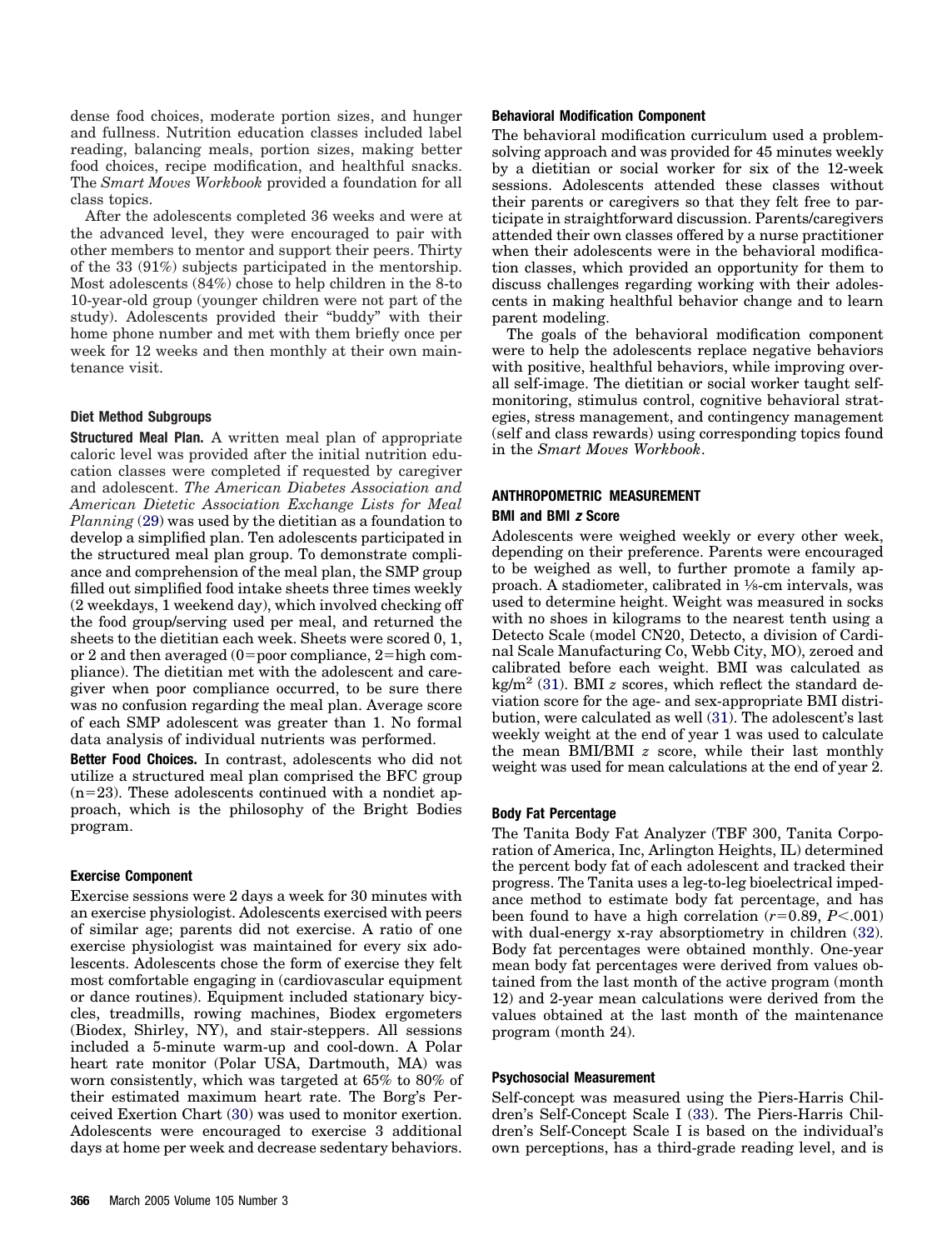| Table. Baseline characteristics of children enrolled in the Bright Bodies Weight Management Program                                                                   |                                                                                                                                               |                                                                                                                                                                                   |                                                                                                                                                  |
|-----------------------------------------------------------------------------------------------------------------------------------------------------------------------|-----------------------------------------------------------------------------------------------------------------------------------------------|-----------------------------------------------------------------------------------------------------------------------------------------------------------------------------------|--------------------------------------------------------------------------------------------------------------------------------------------------|
|                                                                                                                                                                       |                                                                                                                                               | <b>Diet Therapy Subgroups</b>                                                                                                                                                     |                                                                                                                                                  |
| <b>Characteristic</b>                                                                                                                                                 | Entire group<br>$(N=25, 8$ male, 17 female)                                                                                                   | SMP <sup>a</sup><br>$(n=8, 2 \text{ male})$                                                                                                                                       | <b>BFC</b> <sup>b</sup><br>$(n=17, 6 \text{ male})$                                                                                              |
| Race or ethnic group<br>Non-Hispanic white<br>Non-Hispanic black<br>Hispanic                                                                                          | 15<br>3                                                                                                                                       | 8                                                                                                                                                                                 | 3                                                                                                                                                |
| Age $(y)$<br>Weight (kg)<br>Height (cm)<br>BM <sup>c</sup><br><b>BMI</b> <i>z</i> score<br>Body fat $(\%)$<br>Self-concept (total score)<br>Motivational level (1-10) | $13.5 \pm 0.3$<br>$109.6 \pm 6.9$<br>$164.1 \pm 1.7$<br>$40.1 \pm 2.0$<br>$2.5 \pm 0.1$<br>$45.8 \pm 1.2$<br>$54.4 \pm 2.3$<br>$7.72 \pm 0.3$ | mean $\pm$ standard error of mean<br>$13.3 \pm 0.6$<br>$89.9 \pm 11.6$<br>$161.6 \pm 2.1$<br>$33.9 \pm 3.4$<br>$2.2 \pm 0.2$<br>$43.0 \pm 1.6$<br>$56.1 \pm 2.8$<br>$8.6 \pm 0.4$ | $13.6 \pm 0.3$<br>$118.9 \pm 7.7$<br>$165.3 \pm 2.3$<br>$43.0 \pm 2.2^*$<br>$2.6 \pm 0.1*$<br>$47.1 \pm 1.6$<br>$53.5 \pm 3.1$<br>$7.3 \pm 0.4*$ |
| <sup>a</sup> SMP=Structured Meal Plan group.<br><sup>b</sup> BFC=Better Food Choices group.<br>$\text{c}$ BMI=body mass index; calculated as kg/m <sup>2</sup> .      |                                                                                                                                               |                                                                                                                                                                                   |                                                                                                                                                  |

\**P*-.05.

appropriate for children and adolescents aged 7 to 18. The scale is self-administered and contains 80 yes-or-no questions with a score ranging from 0 to 80. The Piers-Harris Children's Self-Concept Scale I provides a total score that reflects overall self-concept and six subscales:

- 1. behavioral adjustment;
- 2. freedom from anxiety;
- 3. happiness/satisfaction;
- 4. intellectual/school status;
- 5. physical appearance/attributes;
- 6. popularity.

For this study, a total score was measured at baseline, 1 year, and 2 years, and means were reported. Internal consistency coefficients on the total score with children and adolescents ranges from 0.88 to 0.93 and test-retest reliability from 0.69 to 0.96 [\(33\)](#page-6-0). Total score increases as the child's self-concept improves.

## **Demographics**

Demographic data for age, sex, and ethnicity of the adolescents appear in the Table.

## **Statistical Analysis**

All data were entered in an Access database (Microsoft Corp, Redmond, WA). Baseline characteristics were compared with independent sample *t* tests and  $\chi^2$  analysis, where appropriate. Changes in outcome data were analyzed with repeated measures covariance pattern models using the MIXED procedure in SAS, version 8 (SAS, Cary, NC) [\(34\)](#page-6-0). Planned contrasts of group differences in changes from 0 to 1 year and 1 to 2 years were evaluated with Bonferroni corrected significance tests. All data are presented as mean $\pm$ standard error of the mean.

## **RESULTS**

Results represent the completers for the entire group  $(N=25)$ , of which 17 were from the BFC group and eight from the SMP group. Although our dropouts left the maintenance program between years 1 and 2 (between 17 and 20 months), we will report on completers only  $(N=25)$ . Of note, data did not change significantly when dropouts were included in year-1 outcomes.

Adolescents were 11 to 16 years old (mean age $\pm$ standard error, 13.5 $\pm$ 0.3, 17 female, 8 male), 60% non-Hispanic white, 28% non-Hispanic black, and 12% Hispanic (Table). In reference to the subgroups, the BFC group had higher baseline mean weight and mean percentage of body fat, and were taller, when compared with the SMP group, but these differences were not statistically significant (Table). The SMP group had a higher income  $(P<.05)$  when compared with the BFC group.

## **Primary Aim—Bright Bodies Weight Management Program Results**

**BMI** *z* **Scores.** At 1 year, the entire group  $(N=25)$  showed a decrease in BMI *z* scores from  $2.49\pm0.10$  to  $2.30\pm0.10$ , *P*.004 (ie, a 7.7% decrease in BMI *z* scores after 1 year, which converts to a decrease in absolute BMI from 40.10 to  $37.7 \pm 2.08$ ,  $P \le 0.001$ ). At 2-year follow-up, the decrease in BMI *z* score from baseline was maintained  $(2.29 \pm 0.10,$ *P*.03), which converts to an absolute BMI decrease to  $39.3 \pm 2.08$ ,  $P \le 0.0001$ ).

## **Percentage Body Fat**

The entire group at 1 year showed a mean percentage body fat decrease from  $45.76\% \pm 1.65\%$  to  $40.79\% \pm 1.66\%$ , *P*.002. At year 2, mean percent body fat was no longer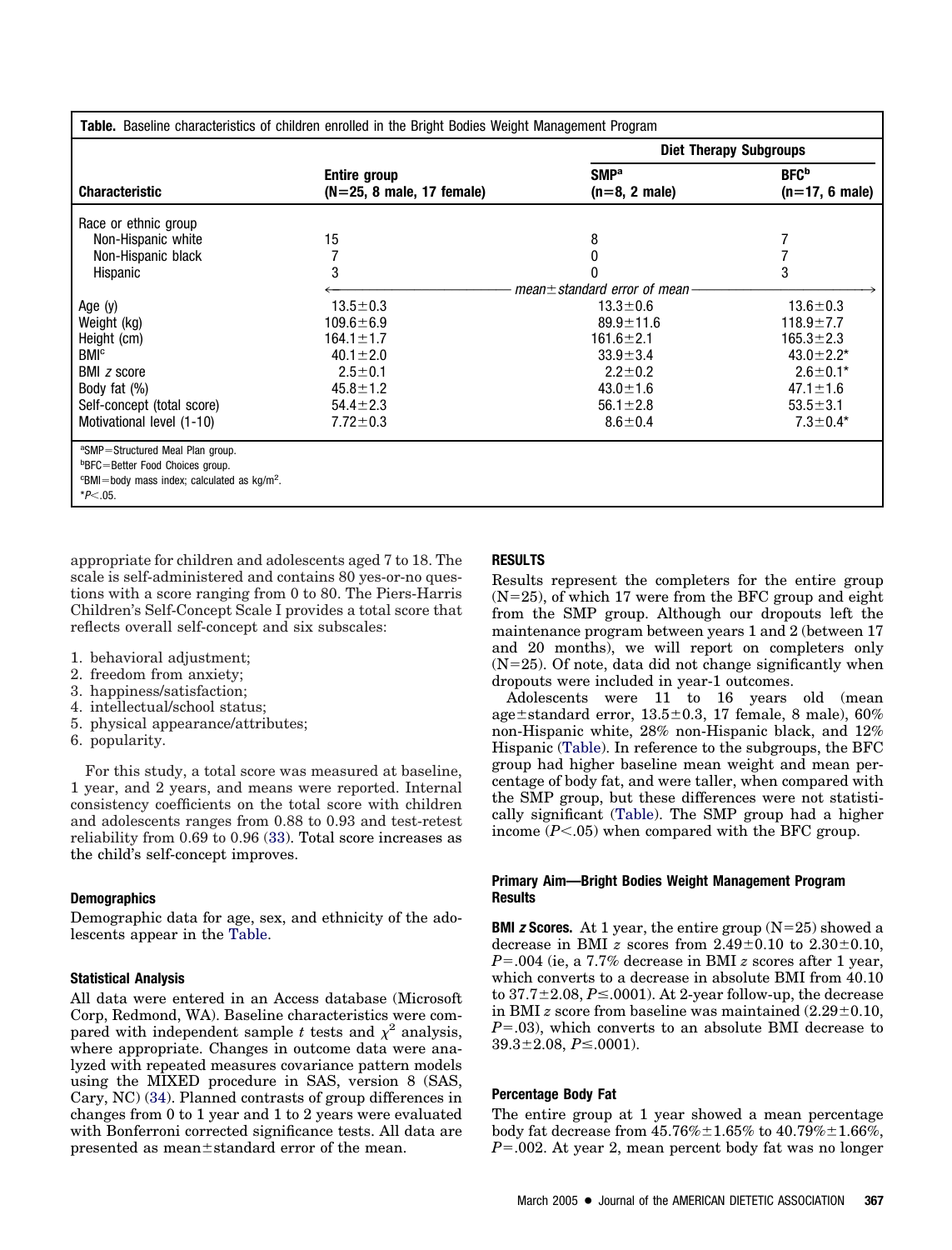

**Figure 1.** Change in body mass index *z* score after 1 and 2 years. BMI=body mass index; BFC=better food choices diet method group;  $SMP =$ structured meal plan diet method group.

significantly different than baseline  $(42.44\% \pm 1.65\%$ ,  $P = .15$ ).

#### **Self-Concept Scores**

At 1 year, the entire group showed an improvement in mean self-concept scores (higher score indicates improvement) from  $54.36\pm2.43$  to  $61.60\pm2.43, P< .001$ . At year 2, scores were not significantly higher than baseline  $(58.29 \pm 2.45, P = .10).$ 

#### **Secondary Aim—Comparison of Diet Method Groups**

**BMI** *z* **Scores.** One-year improvements from baseline tended to be higher in the SMP group but were not significantly different when compared to the BFC group (change in BMI *z* score from baseline to 1 year:  $SMP=-0.36\pm0.10$ ,  $BFC=-0.12\pm0.07$ ,  $P=.11$ ) [ie, the SMP group had a 16.4% decrease in BMI *z* score in the first year while the BFC group showed a 4.7% decrease]. At 2 years, however, the BFC group demonstrated a further reduction while the SMP group reverted toward baseline (change in BMI *z* score from 1 year to 2 years:  $SMP=0.24\pm0.10, BFC=-0.12\pm0.07, P=.006$ ) [ie, by year 2, the SMP showed a 5.1% decrease from baseline in BMI *z* score while the BFC further progressed to a 9.1% decrease (Figure 1)].

It is worth noting that results were similar when the two diet method groups were matched for sex and motivational level: The SMP group's BMI *z* score decreased by  $-0.36\pm0.10$  at year 1 while the BFC group decreased by  $-0.14\pm0.11$  (*P*=.34) [ie, the SMP group showed a 17% decrease in BMI *z* score while the BFC decreased their BMI *z* score by only 5% at year 1]. By year 2, however, the SMP group's BMI *z* score attenuated toward baseline while the BFC group continued to improve their BMI *z* score (change in BMI *z* score from 1 year to 2 years:  $SMP=0.24\pm0.10$ ,  $BFC=-0.27\pm0.11$ ,  $P=.004$ ) [ie, the SMP group showed a 5.1% decrease in BMI *z* score while the BFC showed a 15.1% decrease].



Figure 2. Change in body fat percentage after 1 and 2 years.  $BFC = better$  food choices diet method group;  $SMP = structured$  meal plan diet method group.



**Figure 3.** Change in self-concept scores after 1 and 2 years.  $BFC = better$  food choices diet method group;  $SMP = structured$  meal plan diet method group.

## **Percentage Body Fat**

Changes in percentage body fat did not significantly differ between SMP or BFC groups  $(SMP = -6.5\% \pm 2.5\%,$  $BFC=-4.2\% \pm 1.7\%, P=.90$  from baseline to 1 year;  $SMP=-4.5\% \pm 2.5\%$ ,  $BFC=-0.23\% \pm 1.7\%$ ,  $P=.34$  from 1 to 2 years) (Figure 2).

#### **Self-Concept Scores**

Changes in self-concept scores did not significantly differ between the SMP and BFC groups from baseline to 1 year  $(6.0 \pm 2.1$  and  $9.9 \pm 3.1$ ,  $P = .62$ , respectively) or from 1 to 2 years (SMP= $-5.5\pm3.1$ , BFC= $-2.2\pm2.2$ , *P*=.79) (Figure 3).

#### **DISCUSSION**

Results of this observational study demonstrated that the Bright Bodies Weight Management Program brought forth positive, enduring anthropometric results in obese adolescents. Although obesity research is scant in this population, it is crucial to document weight management treatment of adolescents as most of these individuals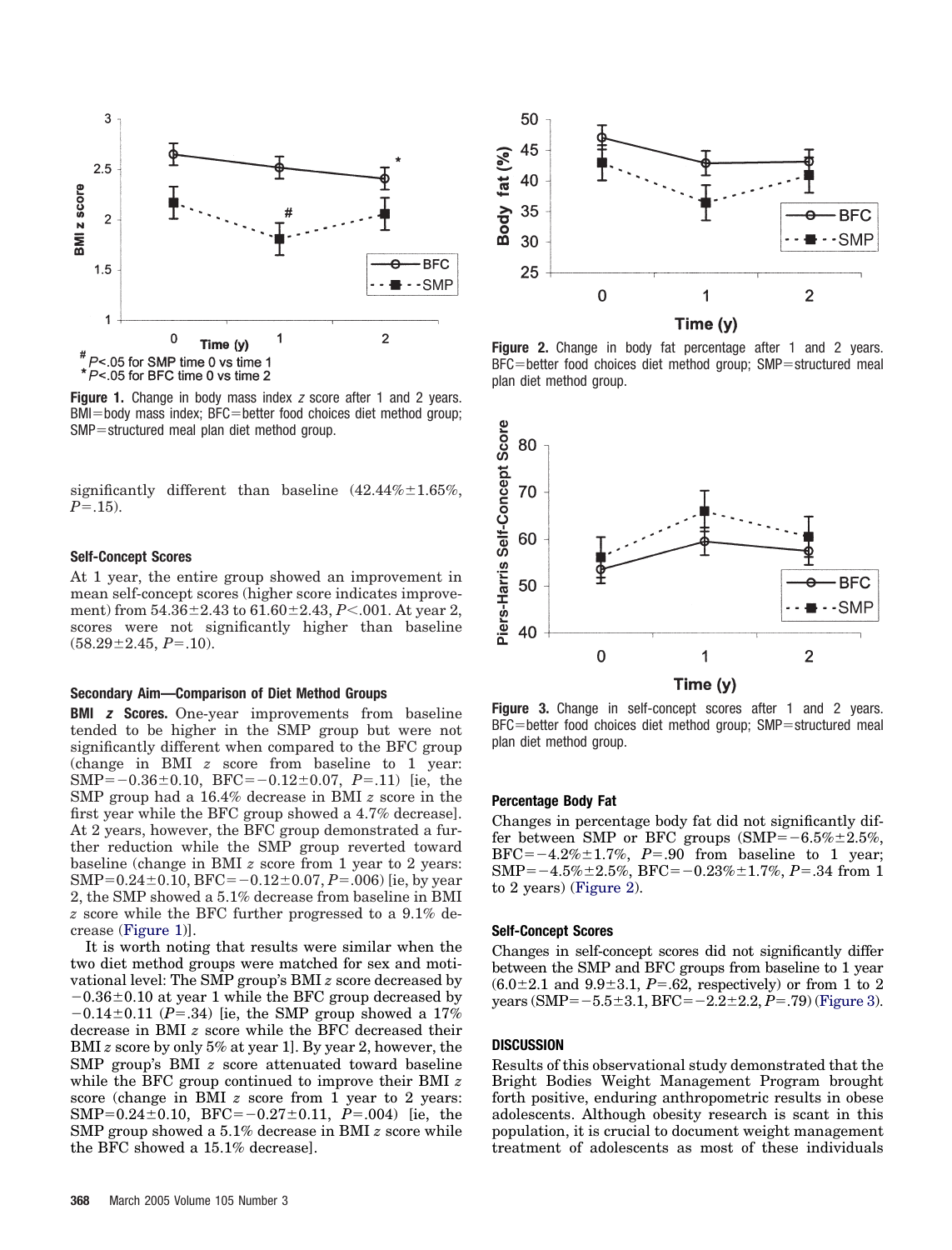<span id="page-5-0"></span>continue to be obese into adulthood. This study helps fill a void in the research in adolescent obesity treatment and is particularly important given its long-term nature.

In addition to the study's long duration, another strength was the separate analysis of diet method subgroups, with all other aspects of therapy constant, which offered us insight into the differences in short- and longterm outcomes in the adolescents using better food choices when compared to a structured meal plan. The group utilizing a diet approach tended to have superior outcomes in the short term, but clearly faltered in the long term, while the group utilizing a nondieting approach further progressed in the long term.

In order to maintain the philosophy of the Bright Bodies Weight Management Program, it was necessary to uphold a nondiet approach and provide a structured meal plan only to the adolescents or parents who requested this form of therapy. Our experience taught us to anticipate adolescents or caregivers seeking use of a diet approach at the outset of this project. Indeed, when teaching the nondiet approach, some parents reported that they were "floundering" and needed a more concrete approach. This may be true as learning how to eat healthier takes more time than "following" a diet because it is a process that involves multiple educational sessions. The hallmark of most weight management programs is gaining all weight back—and sometimes more—after a period of time [\(35\)](#page-6-0). When Toubro and colleagues compared an ad lib, low-fat, high-carbohydrate diet to a fixed energy intake in obese adults, they found less weight regain in the ad lib group at the 1-year follow-up [\(36\)](#page-6-0). Successful longterm weight management is difficult to achieve in adults and most weight management research in adolescents is short term [\(18\)](#page-6-0).

This long-term pediatric study suggests that a weight rebound may not occur after weight loss if a nondiet approach is used, as it may teach the skills necessary to maintain weight loss. Skills such as making better food choices, differentiating between hunger and cravings, learning to stop eating when full, preparing food in a low-fat way, decreasing portion sizes, and making changes gradually, may provide a strong foundation for working with adolescents so they can make realistic behavior changes over time.

Field and colleagues recently compared dieting vs nondieting in preadolescents and adolescents and demonstrated that not only was dieting ineffective for weight control, but it promoted weight gain [\(37\)](#page-6-0). While this study had a large sample size, it was limited to children of nurses enrolled in another national study. The majority of the subjects were white and from middle- to highsocioeconomic backgrounds. The dieting group used selfreported measures, and dietary interventions were neither clearly defined nor used the same dietary interventions. Our study, which represented an ethnic and socioeconomic status mix and utilized a specific diet in the dieting group, also supported the premise that adolescents should not follow restrictive diets.

Although there is high correlation between percent body fat and BMI, our 2-year results in percent body fat did not show significant changes as our BMI *z* scores. Less exercise during the maintenance phase of the program may be an explanation for this. The program promoted exercise during the second year, but did not keep formal records of participants' exercise levels. We also recognize that percent body fat increases normally during adolescence and, unlike the BMI *z* score, which adjusts for age and sex, the percent body fat has no comparable scale for adjustment.

From a developmental perspective, adolescence is a time of identity formation. When tracking self-concept scores, we hoped to capture an improvement that would be maintained even if some weight was regained. At year 1, the group had improved their self-concept significantly, but by year 2 this improvement was no longer significant. Interestingly enough, the SMP group who had regained some weight showed no difference in their change in self-concept scores than the BFC group who continued to decrease BMI *z* score. Treatment was clearly different in year 2, as the members met monthly vs twice per week. The lack of continued improvement in self-concept may be related to less interaction with peers who help us form our identity.

As this was a small-scale, descriptive study and not a randomized, controlled study, our data do not provide definitive evidence that a nondieting approach provides superior long-term outcomes in weight management. Nonetheless, our data suggest that the Bright Bodies Weight Management Program was successful in losing and maintaining weight among obese adolescents and that dieting or the use of a structured meal plan may not promote the best long-term success for weight management in adolescents, but a nondieting approach, such as making better food choices, may be an important dietary intervention to use with adolescents interested in longterm weight loss. A larger randomized follow-up study is currently underway.

This work was supported by grants from National Institutes of Health (NIH) grants RO1-HD28016, NIH M01- RR06022, NIH M01-RR00125, and T32 NR008346.

#### **References**

- 1. National Center for Health Statistics. *The Third National Health and Nutrition Examination Survey (NHANES III, 1988-94) reference manuals and reports*. Hyattsville, MD: US Department of Health and Human Services, Public Health Service, Centers for Disease Control; 1996.
- 2. Troiano RP, Flegal KM, Kuczmarski RJ, Campbell SM, Johnson CL. Overweight prevalence and trends for children and adolescents. The National Health and Nutrition Examination Surveys, 1963 to 1991. *Arch Pediatr Adolesc Med*. 1995;149:1085-1091.
- 3. Barlow S, Dietz W. Obesity evaluation and treatment: Expert committee recommendations. *Pediatrics*. 1998; 102:E29-E40.
- 4. Himes J, Dietz W. Guidelines for overweight in adolescent preventive services: Recommendations from an expert committee. *Am J Clin Nutr*. 1994;59:307-316.
- 5. Kolata G. Obese children: A growing problem. *Science*. 1986;232:20-21.
- 6. Stallones L, Mueller WH, Christensen BL. Blood pressure, fatness, and fat patterning among USA adolescents from two ethnic groups. *Hypertension*. 1982; 4:483-486.